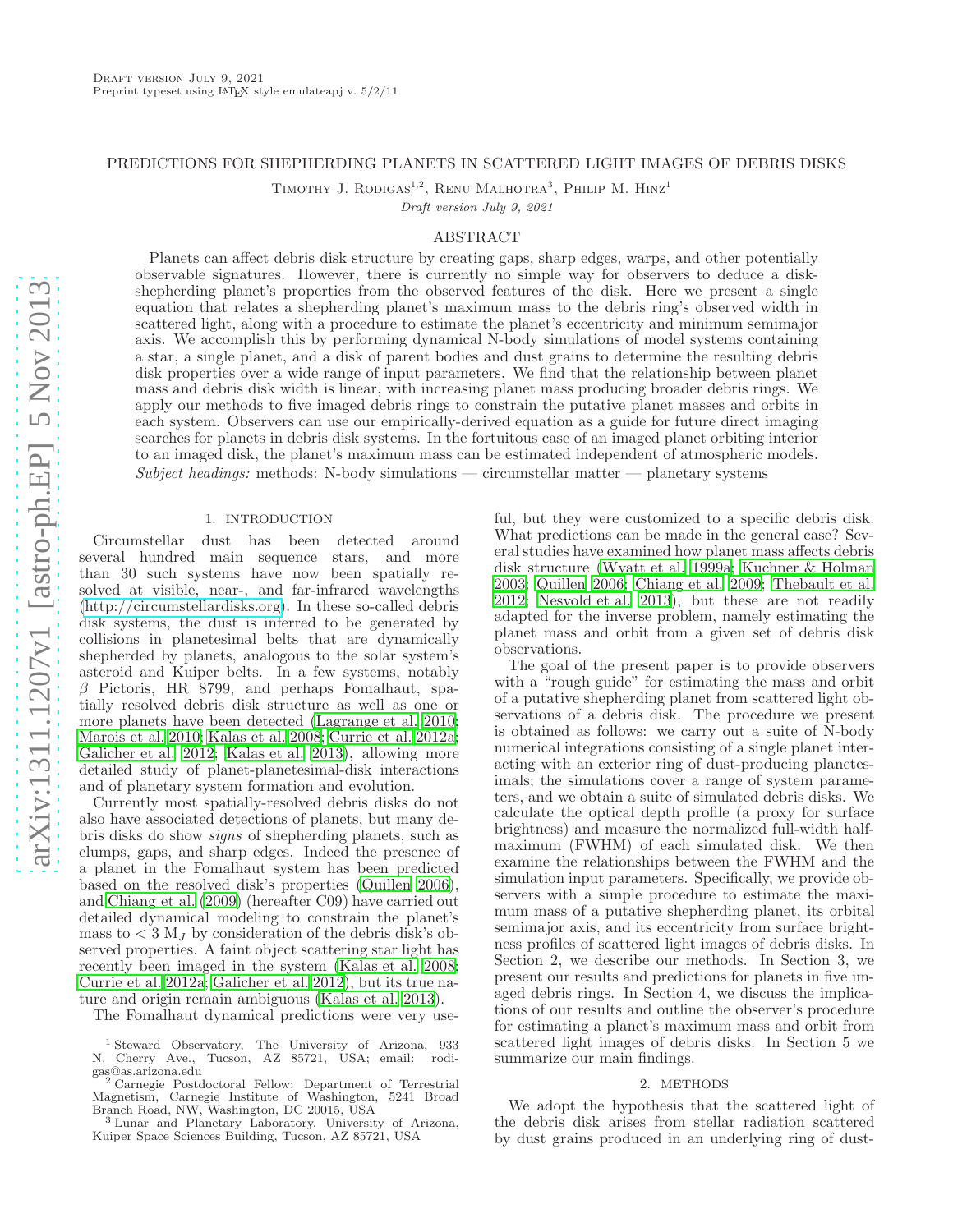producing planetesimals–"parent bodies"–shepherded by a nearby perturbing planet orbiting interior to its inner edge. As in C09, we first numerically integrate the (massless) parent bodies to produce an ensemble of stable orbits. The remaining stable parent bodies are then assumed to "release" dust grains of a prescribed size distribution. The dust-producing parent bodies are large enough that stellar radiation pressure can be ignored for them, which results in disks that are intrinsically narrower (C09; [Thebault et al. \(2012\)](#page-9-10); [Nesvold et al. \(2013\)](#page-9-11); [Boley et al. \(2012\)](#page-9-12)). However, radiation pressure is not negligible for the much smaller dust grains since it spreads them onto wide orbits (C09). Because radiation pressure causes a radial acceleration that is inversely proportional to astrocentric distance, it is simple to model it as a fraction,  $\beta$ , of the stellar gravitational acceleration, where  $\beta$  is a function of particle size and density [\(Wyatt & Whipple 1950\)](#page-9-13). In our numerical simulations, we only include bound particles  $(\beta \, < 0.5)$ . We ignore Poynting-Robertson (PR) light drag and account for collisions by integrating the dust grains for the number of orbits that correspond to their collisional lifetimes. See the Appendix for a discussion and justification of these choices.

We use a fast N-body orbit integrator, which is based on the second order mixed-variable method of [Wisdom & Holman \(1991](#page-9-14)). This code, written in FOR-TRAN, provides an order of magnitude increase in speed compared to conventional integrators while minimizing numerical losses in the constants of integration (energy, angular momentum, β-modified Jacobi constant). To illustrate, a simulation of 10,000 particles interacting with a star and a perturbing planet for 1000 orbits of the planet, and using an integration step size of 5% of the planet's orbital period, takes only ∼ 1 minute of wall clock time on a  $2010$  computer<sup>[4](#page-1-0)</sup>. The entire suite of 160 independent N-body simulations required to vary all the input parameters in this study takes only a few hours of wall clock time to complete.

### 2.1. Simulation parameters

The parameters of interest in this study are: the inner edge of the parent body disk,  $a_{inner}$ ; the initial width of parent body disk,  $w_{pb}$ ; the initial eccentricity of the parent body disk,  $e_{disk,i}$ ; and the longitude of periastron of the parent body disk,  $\varpi_{pb}$ . The perturbing planet's parameters are its mass,  $m_p$ , its orbital semimajor axis,  $a_p$ , eccentricity,  $e_p$ , and longitude of periastron,  $\varpi_p$ .

In spatially resolved scattered light images of debris disks, if the disks are not too inclined relative to our line of sight, we can typically determine the following disk parameters, or observables: the semimajor axis,  $a_{peak}$ , the eccentricity,  $e_{disk}$ , and longitude of periastron,  $\varpi_{disk}$ , of the deprojected disk. In this study, we will also utilize the normalized FWHM (nFWHM) of the (radiation dilution-corrected) surface brightness profile of the deprojected disk, defined here as

<span id="page-1-2"></span>
$$
nFWHM = \frac{a_{1/2}^{out} - a_{1/2}^{in}}{a_{peak}},
$$
 (1)

where  $a_{1/2}^{out}$  and  $a_{1/2}^{in}$  are the outer and inner semimajor

<span id="page-1-0"></span><sup>4</sup> Macbook Pro, 4 GB memory, 2.66 GHz Intel Core 2 Duo

axis locations where the deprojected disk surface bright-ness is half of the peak surface brightness<sup>[5](#page-1-1)</sup>. Other works have utilized the sharpness of the inner edge of the disk as the key observable indicating the presence of a diskshepherding planet. However, the inner edge sharpness suffers from a degeneracy in planet mass/semimajor axis (ie, high-mass planets far away from the disk can produce the same sharpness as low-mass planets close to the disk; see Fig. 3 in C09). The width of the disk, on the other hand, is much less affected by this degeneracy, as will be demonstrated in Section [3.](#page-4-0) See Table [1](#page-2-0) for a list and description of the relevant parameters utilized in this work.

## 2.2. Initial conditions

We adopt units whereby the stellar mass M<sup>∗</sup> and the universal constant of gravitation,  $G$ , are unity, and the inner edge of the initial parent body disk,  $a_{inner}$  is adopted as the unit of length. In these units, a particle orbiting at  $a_{inner}$  has a period of  $2\pi$ . We simulate systems with planet mass  $\mu$  in the range (0.3, 1.0, 3.0, 10.0)  $\mu_J$ , where  $\mu_J = 9.55 \times 10^{-4}$  is the mass ratio of Jupiter relative to our Sun. Although smaller planet masses are likely present in debris disks, we do not simulate these cases for two reasons. First, [Thebault et al.](#page-9-10) [\(2012\)](#page-9-10) showed that over a wide range of optical depths and for  $\mu$  < 0.3  $\mu$ <sub>J</sub>, dust grain collisions can wash out observable effects on debris disks. Second, direct imaging instrumentation is currently not capable of detecting planets less massive than  $\sim$  a few M<sub>J</sub>.

The parent bodies' semimajor axes are all initialized at  $a_{inner}$  (ie, initially infinitesimally-narrow disks with  $w_{pb} = 0$ ). We also tested disks with non-zero initial widths but found that these cases introduced a degeneracy with planet mass/semimajor axis combinations. For example, consider an imaged debris disk with a FWHM  $= 15\%$ . This disk could have been broadened from an initial width of 10% due to interactions with a distant, high-mass planet; or it could have been broadened from an initial width of 14% by a very low-mass, very nearby planet. An observer has no way of knowing which planet produced the observed disk without knowing the initial parent body disk width, which cannot be measured. If we instead consider initially infinitesimally-narrow rings, then for a given observed disk width, we can at least constrain the maximum mass of the putative planet, even if nature is unlikely to produce such initial parent body disks.

The star, planet, and parent bodies all orbit in the same plane so that their relative inclinations are zero. This assumption is made for simplicity and should not seriously change the results since most debris disks are thought to be flat (aspect ratio, defined as disk height divided by disk radius, typically on the order of a few percent).

We consider five values of the initial eccentricity of the parent body disk,  $e_{disk,i}: (0, 0.05, 0.1, 0.15, 0.2)$ . These values adequately span known debris disk eccentricities. The planet and the parent bodies all have the same initial longitude of periastron, which we initialize to zero. The parent bodies have random initial mean anomalies uniformly spaced between 0 and  $2\pi$ .

<span id="page-1-1"></span><sup>&</sup>lt;sup>5</sup> The right-hand side of Eq. [1](#page-1-2) is often expressed as  $\Delta R/R$ .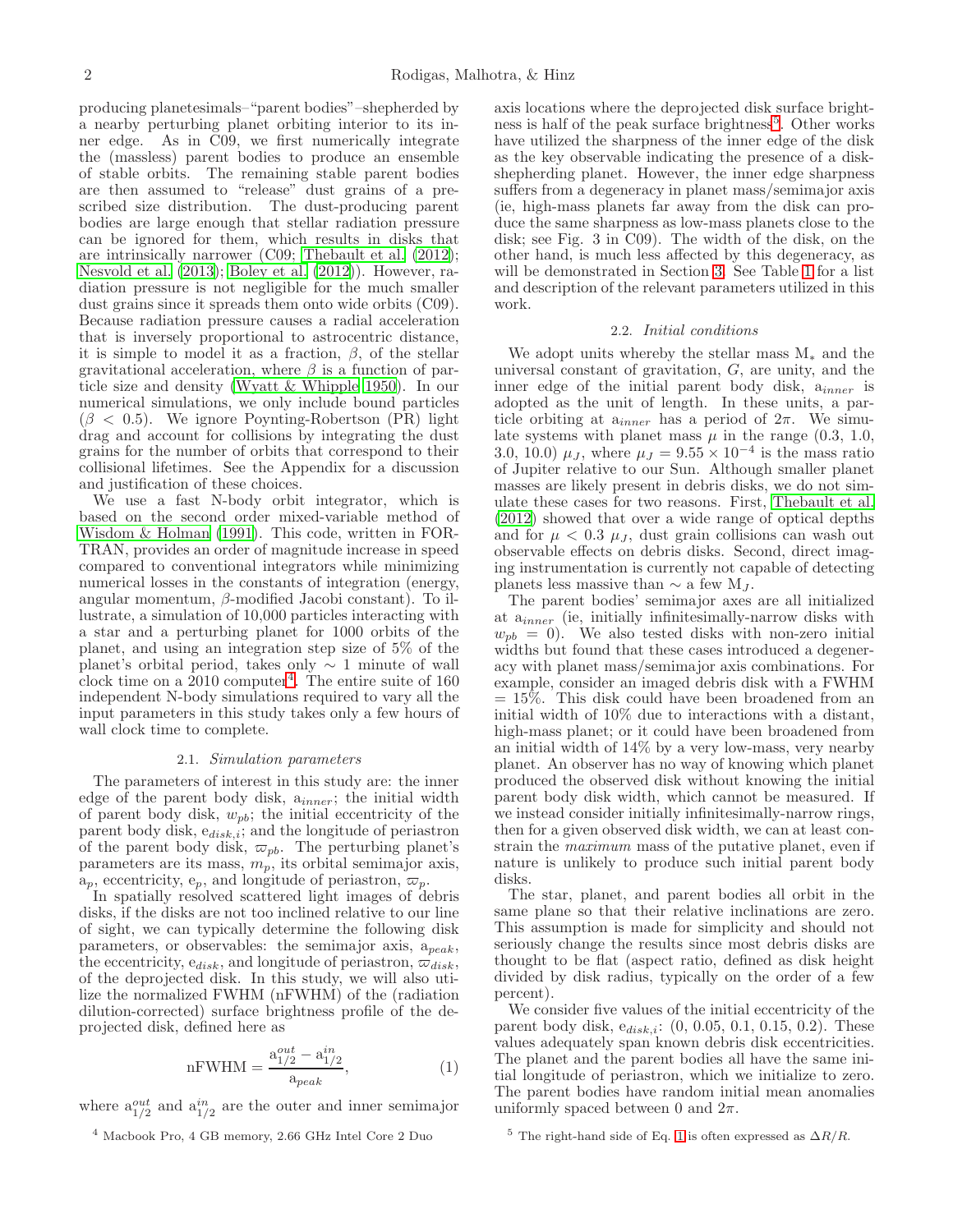TABLE 1 Simulation Parameters

<span id="page-2-0"></span>

| Parameter       | Value                         | Description                                          |  |  |
|-----------------|-------------------------------|------------------------------------------------------|--|--|
| $\mu/\mu_J$     | (0.3, 1.0, 3.0, 10.0)         | planet mass ratio / Jupiter's mass ratio             |  |  |
| $e_p$           | (0.0, 0.05, 0.10, 0.15, 0.20) | planet eccentricity                                  |  |  |
| $a_p$           | see Table 2                   | planet semimajor axis                                |  |  |
| $\varpi_p$      | $^{(1)}$                      | planet's longitude of periastron                     |  |  |
| $e_{disk,i}$    | (0.0, 0.05, 0.10, 0.15, 0.20) | initial parent body disk eccentricity                |  |  |
| $a_{inner}$     |                               | inner edge of parent body disk                       |  |  |
| $\varpi_{pb}$   |                               | initial longitude of periastron of parent body disk  |  |  |
| $w_{pb}$        |                               | initial width of parent body disk                    |  |  |
| $\beta$         | (0.0, 0.00625, 0.0125, 0.025, | radiation pressure force / gravity                   |  |  |
|                 | 0.05, 0.1, 0.2, 0.4)          |                                                      |  |  |
| $a_{peak}$      | output                        | optical depth profile peak semimajor axis            |  |  |
| $a_{1/2}^{in}$  | output                        | optical depth profile inner half-peak semimajor axis |  |  |
| $a_{1/2}^{out}$ | output                        | optical depth profile outer half-peak semimajor axis |  |  |
| $e_{disk,f}$    | output                        | final parent body disk eccentricity                  |  |  |
| nFWHM           | output                        | normalized optical depth profile FWHM                |  |  |

We set the planet's eccentricity to be equal to the parent body disk's initial eccentricity. While other studies have used the forced eccentricity relationship between the planet and the dust (e.g., [Quillen \(2006\)](#page-9-6) and C09), this relationship is derived from linear secular theory, which is only valid for small mass ratios ( $\mu \lesssim 10^{-3}$ ) and low eccentricities [\(Mustill & Wyatt 2009](#page-9-15)). Since the parent bodies we simulate are effectively indestructible over the simulation timescale (see the Appendix), assuming that they can acquire forced eccentricities from nearby perturbing planets leading up to the start of our simulations is reasonable. Moreover the relationship between the planet's and disk's eccentricity that we simulate is merely the initial relationship; the eccentricities of the parent bodies evolve over time.

### 2.2.1. Numerical determination of planet semimajor axis

The initial semimajor axis of the planet is determined by means of a bootstrap procedure in which we numerically determine the inner edge of stable orbits exterior to the planet's orbit for the ranges of planet mass and eccentricity of interest. Although we could have made use of published formulas for the chaotic zone of a planet (e.g., [Wisdom \(1980\)](#page-9-16); C09; [Mustill & Wyatt \(2012](#page-9-17))), the results in the literature do not adequately cover the range of planet mass and eccentricity of interest in our study. Therefore we determine the semimajor axis of the planet relative to the inner stable edge of the parent body disk as follows: we place a planet of a given mass at  $a_{inner}$  and place parent bodies at discrete semimajor axis locations beyond ainner, starting far from the planet. The parent bodies have the same eccentricity as the planet and have random mean anomalies between  $0-2\pi$ . The system is then integrated for 1000 orbits of the planet. In this simulation and all others described below, we use an integration step size of 5% of the orbital period of a particle with semimajor axis  $= a_{inner}$ . Parent bodies that approach within the planet's Hill radius or cross within 0.1  $a_{inner}$  of the star or beyond 100  $a_{inner}$  are discarded. The width of the unstable zone is determined as the distance between the planet and the closest semimajor axis at which at least 90% of the parent bodies remain at the end of the integration. The final planet semimajor axis locations are reported in Table [2.](#page-2-1)

The large separations between the planet and disk  $(\gtrsim$ 

3.5 Hill radii) justify the assumption that the parent bodies in the disk are massless. At such large separations, the planet and disk are effectively "decoupled" such that even if the disk is massive, the migration rate is slow over the timescale of the simulation [\(Bromley & Kenyon](#page-9-18) [\(2011\)](#page-9-18); see the Appendix for more details).

We should not expect the widths of our chaotic zones to agree with those from previous studies (e.g.,  $2.0\mu^{2/7}$ from C09, or  $1.8\mu^{1/5}e_p^{1/5}$  from [Mustill & Wyatt \(2012](#page-9-17))) because we are testing larger planet masses and larger eccentricities. Additionally, the relationship between the planet's and disk's eccentricity in our study is different from previous works that typically use the forced eccentricity relationship. We also used a different stability criterion  $(> 90\%$  of particles must survive the integration) to determine the chaotic zone widths, which may be more stringent than previous works (e.g., C09).

TABLE 2 NUMERICALLY DETERMINED  $A_p/A_{inner}$ 

<span id="page-2-1"></span>

| $e_{disk,i}$ | $\mu_{J} = 0.3$ | $\mu_J=1$ | $\mu/\mu_J = 3$ | $\mu_{J} = 10$ |
|--------------|-----------------|-----------|-----------------|----------------|
| O            | 0.86            | 0.80      | 0.71            | 0.59           |
| 0.05         | 0.86            | 0.80      | 0.70            | 0.55           |
| 0.10         | 0.86            | 0.80      | 0.69            | 0.52           |
| 0.15         | 0.86            | 0.79      | 0.69            | 0.49           |
| 0.20         | 0.84            | 0.79      | 0.67            | 0.47           |

From Table [2,](#page-2-1) the initial eccentricity of the disk widens the unstable zone only for the largest mass ratios. However, the initial eccentricities of debris disks cannot be measured. Therefore we cannot compute a master chaotic zone equation from the values in Table [2.](#page-2-1) Instead, because we are attempting to constrain the maximum mass of a disk-shepherding planet in this study, we should only constrain the minimum semimajor axis of a putative planet. Therefore we adopt as our unstable zone equation the power-law fit to the  $e_{disk,i} = 0.20$  values, since these correspond to the widest chaotic zones and the planets that are the farthest from the disk's inner edge:

<span id="page-2-2"></span>
$$
a_p = a_{inner} / (1 + 10.23 \mu^{0.51}). \tag{2}
$$

Note that this equation is not used directly in our simulations, as the planet semimajor axes are explicitly determined in Table [2.](#page-2-1) Rather, this equation is to be used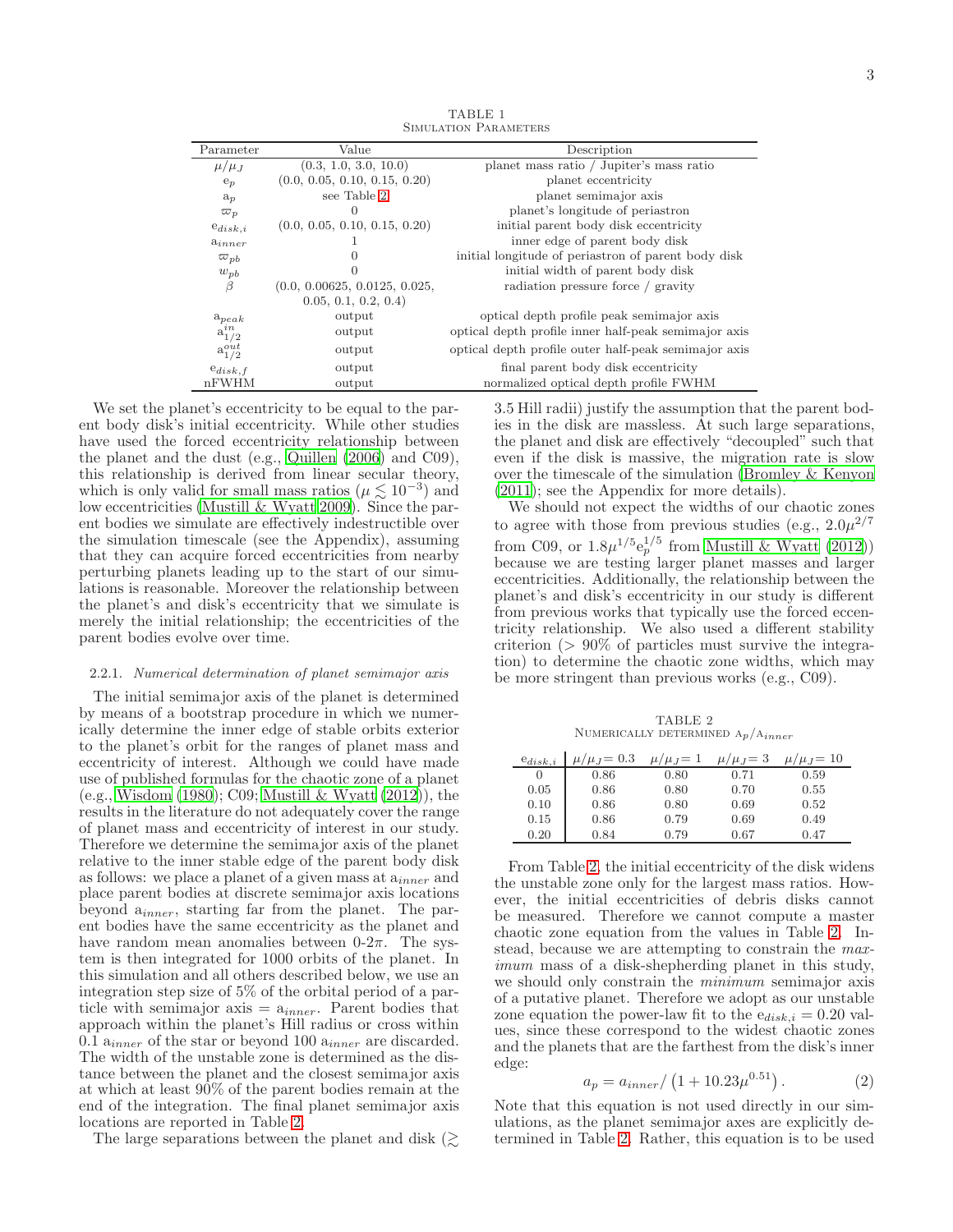by observers when conducting the procedure outlined in Section [4.](#page-6-0)

To review, we have two free parameters that will be varied in the simulations:  $\mu$  and  $e_{disk,i}$ .  $a_p$  is numerically determined,  $e_p = e_{disk,i}$ , and  $\varpi_p = \varpi_{pb} = 0$ . The simulations will produce two outputs: nFWHM, calcu-lated using Eq. [1,](#page-1-2) and  $e_{disk,f}$ , the final eccentricity of the simulated disks.

### 2.3. Procedure

With all parent body and planet input parameters determined, we integrate the system of the star, planet, and 5000 parent bodies for 1000 orbital periods of a particle at ainner. After 1000 orbits, the parent bodies "release" dust grains that have the same positions and velocities as their parents, as in C09. The dust grain orbits are then numerically integrated, accounting for the effects of radiation pressure by multiplying the stellar mass  $M_*$  by  $1 - \beta$ .

As in C09, we simulate 8 different values of  $\beta$ ; including  $\beta = 0$ , these are: (0.0, 0.00625, 0.0125, 0.025, 0.05, 0.1, 0.2, 0.4). We integrate each system with a given  $\beta$  for 100 orbit periods of a particle at  $a_{inner}$ . The length of this integration is approximately the collisional lifetime of a dust particle in the typical debris disks we are simulating (see the Appendix, Eq. [A8\)](#page-8-0).

### 2.3.1. Optical depth profiles

To obtain the optical depth profiles of the simulated debris disks, we follow the procedure outlined in C09. We take each surviving dust particle's final Cartesian positions and velocities, construct a grid of concentric ellipses with eccentricity given by the final eccentricity of the parent body disk,  $e_{disk,f}$ , and ellipse center given by  $a_{disk}e_{disk,f}$ , and count the total number of surviving particles in a given ellipse. Here,  $e_{disk,f}$  and  $a_{disk}$  are the locations of the peak of the eccentricity and semimajor distributions of the surviving parent bodies, respectively.

To increase the signal-to-noise (S/N), we "spread" each dust particle out along its orbit ("Gaussian wire method") as in C09. In this method, a surviving particle is cloned and placed at discrete locations along its orbit; the orbital elements are determined from the position and velocity of the particle at the end of the integration and account for the effects of radiation pressure. The number of particle clones generated per orbit is chosen so that the total number of particles equals 10<sup>6</sup> . For example, if 5000 particles survive, then each particle would be "spread" along its orbit at 200 locations equally spaced in true anomaly. For the  $\beta > 0$  particles, each particle has a weight that is inversely proportional to its velocity at the end of the integration, effectively causing slower moving particles to create greater dust density.

The number of ellipses used to construct the optical depth profile–which determines the "resolution" of the final profile–is 50, with the first ellipse at 0.83  $a_{inner}$  and the last at  $1.83 a_{inner}$ . This results in an optical depth resolution of  $0.02 a_{inner}$  per ellipse. This is lower than the resolution used in C09 (200 ellipses), but is wellmatched to current observations. For example, if  $a_{inner}$  $= 50-100$  AU (most debris disks reside at these separations), and 1 ellipse  $= 1$  resolution element, then the resolution is 1-2 AU. This is comparable to the typical

<span id="page-3-1"></span><span id="page-3-0"></span>

FIG. 1.— Top:  $\beta$  profiles for  $\mu = 0.3\mu_J$  and initial  $e_{disk,i} = 0.10$ . The profiles are very similar to what C09 observe for  $\mu = 0.44 \mu J$ ,  $e_p = 0.12$ , and parent body disk width = 10%. Bottom:  $\beta$ -summed optical depth profiles for different  $\mu$  values, all with  $e_{disk,i} = 0.10$ . As the mass ratio increases, the profiles spread out, as is observed by C09 for their Fomalhaut simulations.

resolution achieved by HST for debris disks 50-100 pc from Earth.

For a given planet mass and disk eccentricity, we produce the final optical depth profile  $\tau_{\perp}$  in the same manner as C09, by linearly combining the 8 different optical depth profiles for each  $\beta$ :

$$
\tau_{\perp} = \sum_{\beta \neq 0} N_{\beta} \frac{max(N_{0.00625})}{max(N_{\beta})} \left(\frac{\beta}{0.00625}\right)^{q-3} + (3)
$$

$$
N_0 \frac{max(N_{0.00625})}{max(N_0)} (1 + \sqrt{2}),
$$

where  $N_{\beta}$  refers to the optical depth profile for a specific  $\beta$ , q is the differential power-law index assuming a collisional cascade in the disk and here assumed to be 3.5 [\(Dohnanyi 1969](#page-9-19)), and the  $1 + \sqrt{2}$  term comes from the choice of binning (see C09, section 3.1.3 for a more in depth discussion of this constant term).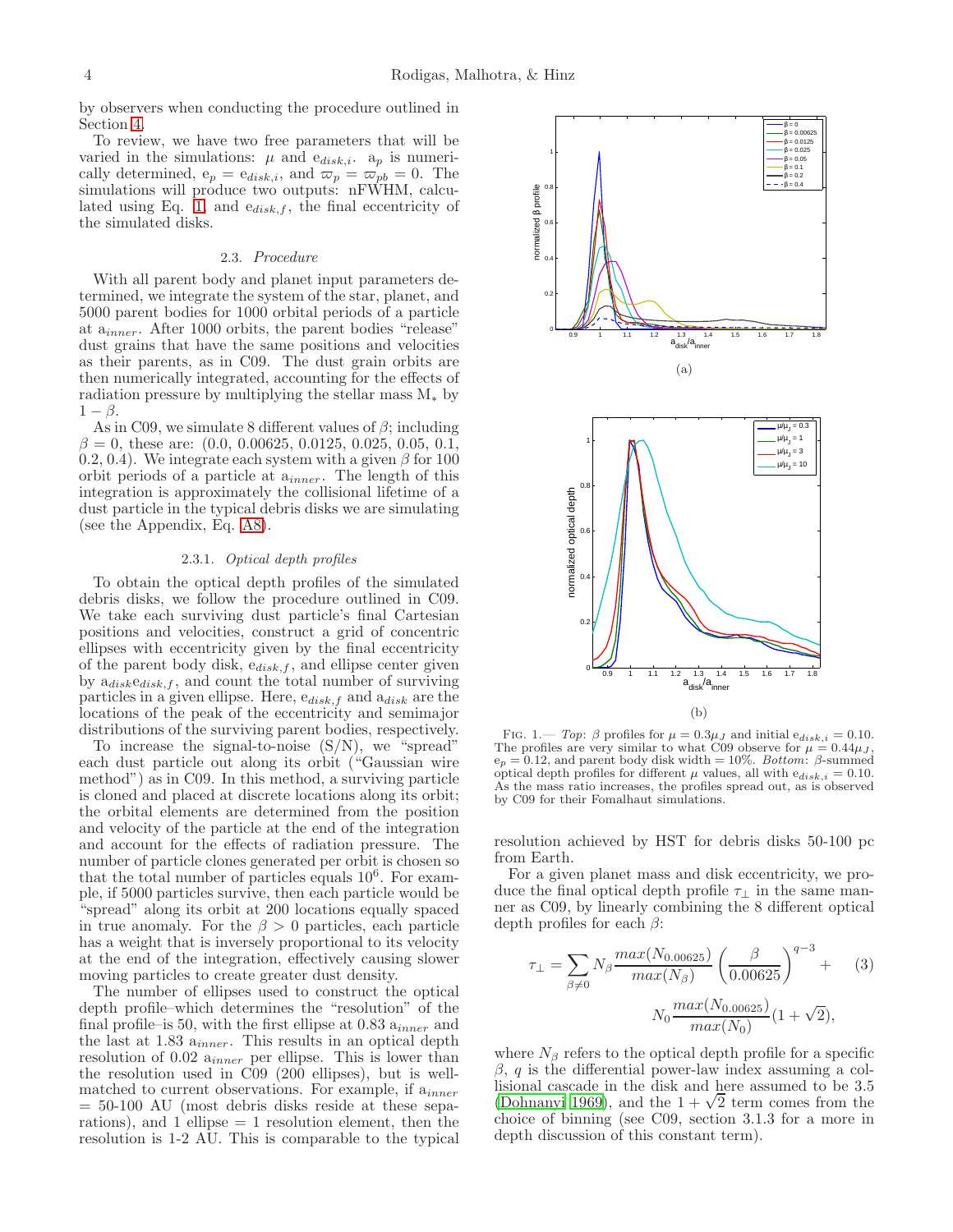# 2.4. Control simulation

Before running a full suite of N-body simulations, we verified that our simulations were producing results similar to those obtained by C09. While their input parameters (mass ratio, planet/disk eccentricity, initial parent body disk width) differ from ours, the general set up and methodology are very similar. Therefore we should expect to see similar results for similar inputs.

Fig. [1a](#page-3-0) shows our  $\beta$  profiles for the specific case of  $\mu/\mu_J = 0.3$  and initial disk eccentricity = 0.10. The profiles are very similar to Fig. 2 in C09. This gives us confidence that our simulations will yield accurate results, despite our differences relative to C09.

We also verified that the perturbing planet was having the expected effect on the dust particles, namely spreading them out, resulting in wider optical depth profiles with increasing mass (as was seen by C09). Fig. [1b](#page-3-1) shows such an example simulation for an initial disk eccentricity of 0.10. The expected behavior is observed, again validating the methods and parameters chosen for the simulations. While the disk width increases only marginally for small mass ratios, the difference is readily evident when compared to the 10  $\mu/\mu_J$  model. This is satisfactory for the purposes of our study: discriminating between low-mass ( $\sim 1 \mu/\mu_J$ ) and high-mass ( $\sim 10$  $\mu/\mu_J$ ) planets in a given debris disk system.

## 3. RESULTS

<span id="page-4-0"></span>After running the full suite of simulations, we measured  $a_{1/2}^{out}$ ,  $a_{1/2}^{in}$ , and  $a_{peak}$  for each  $\beta$ -summed optical depth profile (as in Fig. [1b\)](#page-3-1) and computed the normalized FWHM of each modeled disk using Eq. [1.](#page-1-2) We then examined the relationships between this output and the planet mass ratio and final disk eccentricity. We cannot use the initial disk eccentricity as an independent variable because it can increase or decrease from its original value, depending on the mass of the perturbing planet (see Fig. [2\)](#page-4-1). Therefore we first examine the relationship between each disk's normalized FWHM and its final disk eccentricity (see Fig. [3\)](#page-4-2). From Fig. [3,](#page-4-2) there is no strong correlation between these two variables. This means that disk eccentricity may not be an indicator of a nearby massive planet (neglecting the possible dynamical interactions that could have excited the disk into an eccentric state in the first place).

Since the final disk eccentricity has little effect on the disk's width, we now examine the relationship between the normalized disk FWHM and planet mass ratio (see Fig. [4\)](#page-5-0). Evidently increasing the mass ratio of the perturbing planet causes an increase in the range of possible disk FWHM values.

Fitting a line to data yields an equation which can be used to estimate the maximum mass of a perturbing planet in a debris disk. To estimate the uncertainties in the slope and y-intercept, we fit all possible combinations of points and set the uncertainties as the differences between the minimum and maximum slope and y-intercept values. We then propagated these errors to obtain a total error for each predicted mass. Eq. [4](#page-4-3) shows our linear fit to the data, along with the uncertainties in the slope and y-intercept:

<span id="page-4-3"></span>nFWHM = 
$$
(0.019 \pm 0.0064)\mu/\mu_J + (0.107 \pm 0.032)
$$
. (4)



<span id="page-4-1"></span>Fig. 2.— Final parent body disk eccentricity as a function of initial parent body disk eccentricity for the various input planet masses. The points represent the averages of the final disk eccentricity values across mass, and the error bars represent the full range in values. The dashed line denotes perfect agreement between initial and final eccentricity. The introduction of a massive perturbing planet into the system can result in both an increase and a decrease in the disk's eccentricity, depending on the mass and initial eccentricity.



<span id="page-4-2"></span>Fig. 3.— Normalized disk FWHM as a function of final disk eccentricity for the various input planet masses. The different colors are each associated with a different mass ratio planet, and constant terms have been added to the FWHM values for graphical clarity. The dashed lines are fits to the data for each mass. There is no strong correlation between a debris disk's width and its eccentricity. This implies that disk eccentricity may not be a good indicator of a nearby perturbing planet.

Interestingly, our fitted slope (0.019) is close to the slope from  $C09 \ (\sim 0.03)$  obtained by fitting the normalized FWHM values from their Fig. 3 for the specific case of Fomalhaut. It is encouraging to see similar results despite the differences between our specific simulations (mass ratios, eccentricities, parent body disk widths, chaotic zone widths, and integration times).

Inverting Eq. [4](#page-4-3) and substituting terms, we now have an empirical estimate of the maximum mass of a diskshepherding planet that depends solely on the disk's scat-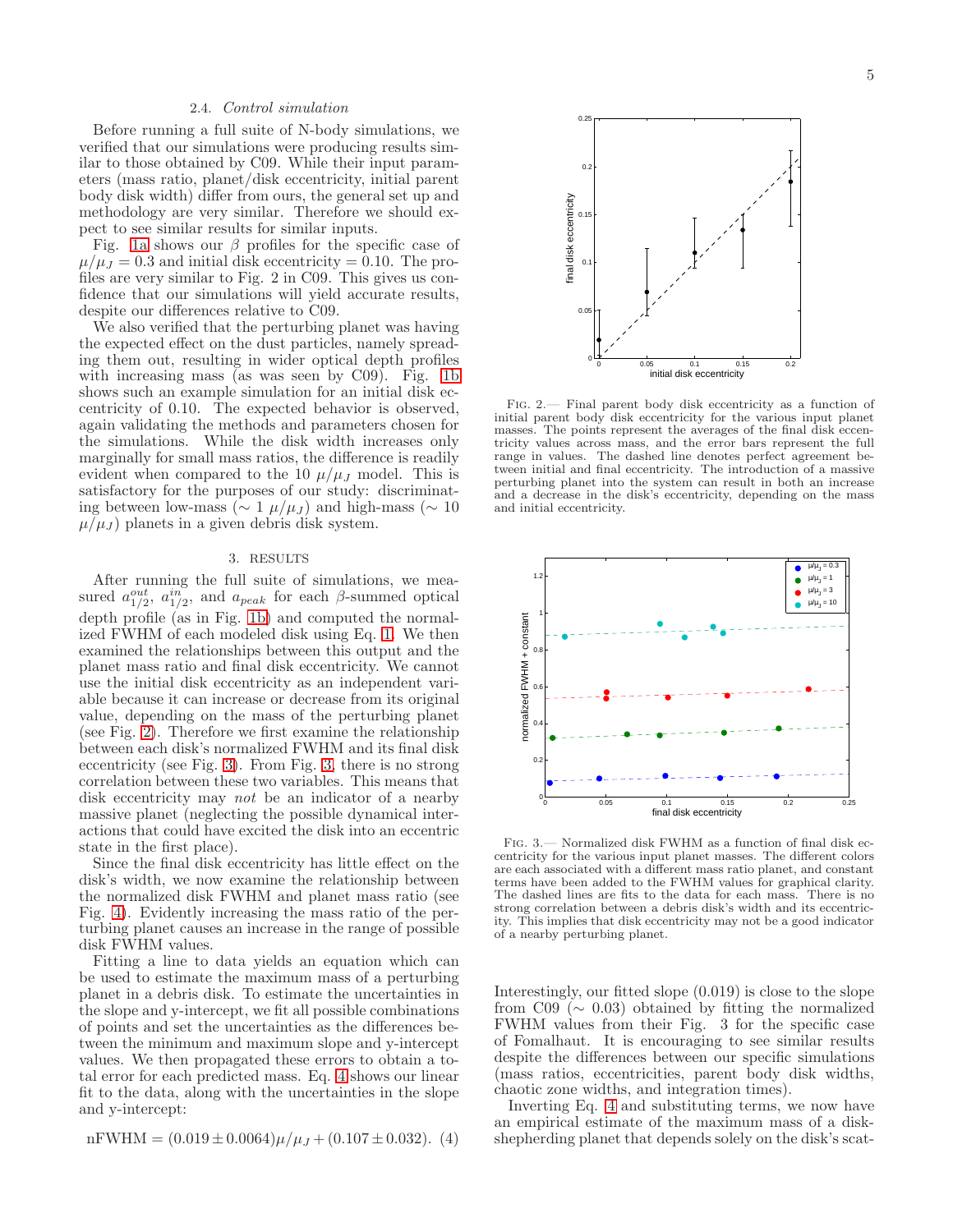

<span id="page-5-0"></span>Fig. 4.— Normalized disk FWHM as a function of planet mass ratio. The black points represent the averages of nFWHM values at each mass for the various final disk eccentricities, and the error bars represent the full range in nFWHM values for each mass. The dashed line represents a linear fit to the points. The blue points and error bars represent equivalent values taken from Fig. 3 in C09. Increasing the mass ratio of the perturbing planet causes an increase in the range of possible disk FWHM values. A similar relationship was seen in C09 for Fomalhaut's disk.

tered light normalized FWHM:

<span id="page-5-1"></span>
$$
m_p/\text{M}_J = \left(\frac{\text{nFWHM} - (0.107 \pm 0.032)}{0.019 \pm 0.0064}\right) \left(\frac{\text{M}_*}{\text{M}_\odot}\right). (5)
$$

## 3.1. Predictions for resolved debris rings

We now use our empirically determined relationships to constrain the mass and orbit of shepherding planets in five bright ring-like debris disks.

### 3.1.1. Fomalhaut

Fomalhaut is a very nearby A star with a debris disk detected in scattered light [\(Kalas et al. 2005\)](#page-9-20). Recently a point source has been imaged orbiting interior to the ring [\(Kalas et al. 2008;](#page-9-2) [Currie et al. 2012b;](#page-9-21) [Galicher et al.](#page-9-4) [2012\)](#page-9-4). While originally posited as a planet shepherding the ring, it appears to be primarily scattering the star's light, its eccentricity is likely to be very large, and its orbit may intersect with the plane of the disk [\(Kalas et al. 2013\)](#page-9-5)–all of which call into question its nature as a disk-shepherding planet. Nonetheless it is useful to estimate the maximum mass of a planet shepherding the disk, since such a planet may still exist in the system and future observations will seek to detect it. Since the disk's eccentricity is not a good predictor of planet mass, we need only the disk's deprojected normalized FWHM. This is  $\sim 0.17$  [\(Kalas et al. 2005](#page-9-20)). Inputting this value into Eq. [5](#page-5-1) along with the star's mass of 2.3  $M_{\odot}$ , we find a maximum planet mass of  $\sim 7.6 \pm 4.6$  M<sub>J</sub>. The planet's eccentricity would be equal to the disk's (0.11), and its semimajor axis would be  $\geq 85$  AU from Eq. [2.](#page-2-2) Taking into account the inclination to the system, the minimum orbit-averaged projected separation would be  $\sim$  4". Recent imaging studies have already ruled out planets more massive than  $\sim$  1-3 M<sub>J</sub> at these distances [\(Janson et al. 2012;](#page-9-22) [Currie et al. 2013](#page-9-23)). Therefore if a planet is currently shepherding the debris ring, it must be low-mass.

### 3.1.2. HR 4796A

HR 4796A has a bright debris disk that has been resolved at many wavelengths (e.g., [Schneider et al. \(2009](#page-9-24)); [Thalmann et al. \(2011](#page-9-25)); [Lagrange et al. \(2012](#page-9-26))). In scattered light, the disk appears as a narrow ring, with a large central gap between the disk and the star. The gap, the sharp inner and outer edges, and a small offset from the star are cited as evidence for a perturbing planet [\(Schneider et al. 2009;](#page-9-24) [Thalmann et al.](#page-9-25) [2011;](#page-9-25) [Wyatt et al. 1999a\)](#page-9-8). To date no planet has been detected, though [Lagrange et al. \(2012\)](#page-9-26) ruled out 3.5  $M_J$  planets beyond  $0\rlap.{''}5$  (36.5 AU projected separation).

According to [Schneider et al. \(2009\)](#page-9-24), the disk's normalized FWHM is  $\sim$  0.18 from the deprojected radial surface brightness profile. With a stellar mass of 2.18 M⊙, we estimate the maximum mass of a perturbing planet would be  $\sim 8.4 \pm 4.6$  M<sub>J</sub>. The planet's eccentricity would be equal to the disk's ( $\sim 0.05$  from [Schneider et al.](#page-9-24) [\(2009\)](#page-9-24) and [Thalmann et al. \(2011\)](#page-9-25)), and its semimajor axis would be  $\geq$  45 AU. Its orbit-averaged minimum projected separation would be 0.'14. Given the large shepherding planet mass this system can tolerate, along with the possibility that such a planet may have been missed by recent imaging campaigns [\(Thalmann et al.](#page-9-25) [2011;](#page-9-25) [Lagrange et al. 2012\)](#page-9-26) due to its possible small projected separation, we advocate continued high-contrast imaging of this system in the coming years.

### 3.1.3. HD 207129

HD 207129 is a Sun-like star that has a large, faint debris disk, recently resolved in scattered light by [Krist et al. \(2010\)](#page-9-27) with HST. The disk has a normalized FWHM of  $\sim$  0.18. Taking a stellar mass of 1.1 M<sub>☉</sub> [\(Krist et al. 2010](#page-9-27)), we obtain using Eq. [4](#page-4-3) a maximum planet mass  $4.2 \pm 2.3$  M<sub>J</sub>. Since the eccentricity of the disk is only constrained to be  $\langle 0.08, 10.08 \rangle$ straint applies to the planet's eccentricity. Its semimajor axis would be  $\geq 92$  AU, corresponding to a minimum orbit-averaged projected separation on the sky of  $\sim$  2"8. Despite this large separation, the star's old age ( $\sim 1$ ) Gyr from [Krist et al. \(2010\)](#page-9-27)) and small maximum planet mass render this system unfavorable for direct imaging planet searches.

#### 3.1.4. HD 202628

HD 202628 is a Sun-like star with a very wide disk recently resolved by HST [\(Krist et al. 2012\)](#page-9-28). The disk has a normalized FWHM of ∼ 0.4 and an eccentricity of  $\sim$  0.18. Assuming a solar mass for the star, the maximum mass of a single perturbing planet would be  $\sim$  15.4  $\pm 5.5$  M<sub>J</sub>. Its eccentricity would be 0.18, and its minimum semimajor axis would be ∼ 71 AU, corresponding to a minimum orbit-averaged projected separation of ∼ 1.''2. Despite the star's likely old age  $(2.3 \text{ Gyr};$ [Krist et al. \(2012\)](#page-9-28)), its broad disk can tolerate a very massive planet that would likely still be detectable by current direct imaging technology. Therefore we advocate high-contrast imaging of this system.

#### 3.1.5. HD 181327

HD 181327 is a Sun-like star with a large, bright debris disk resolved by HST [\(Schneider et al. 2006\)](#page-9-29). The most current analysis of the resolved images reveals that the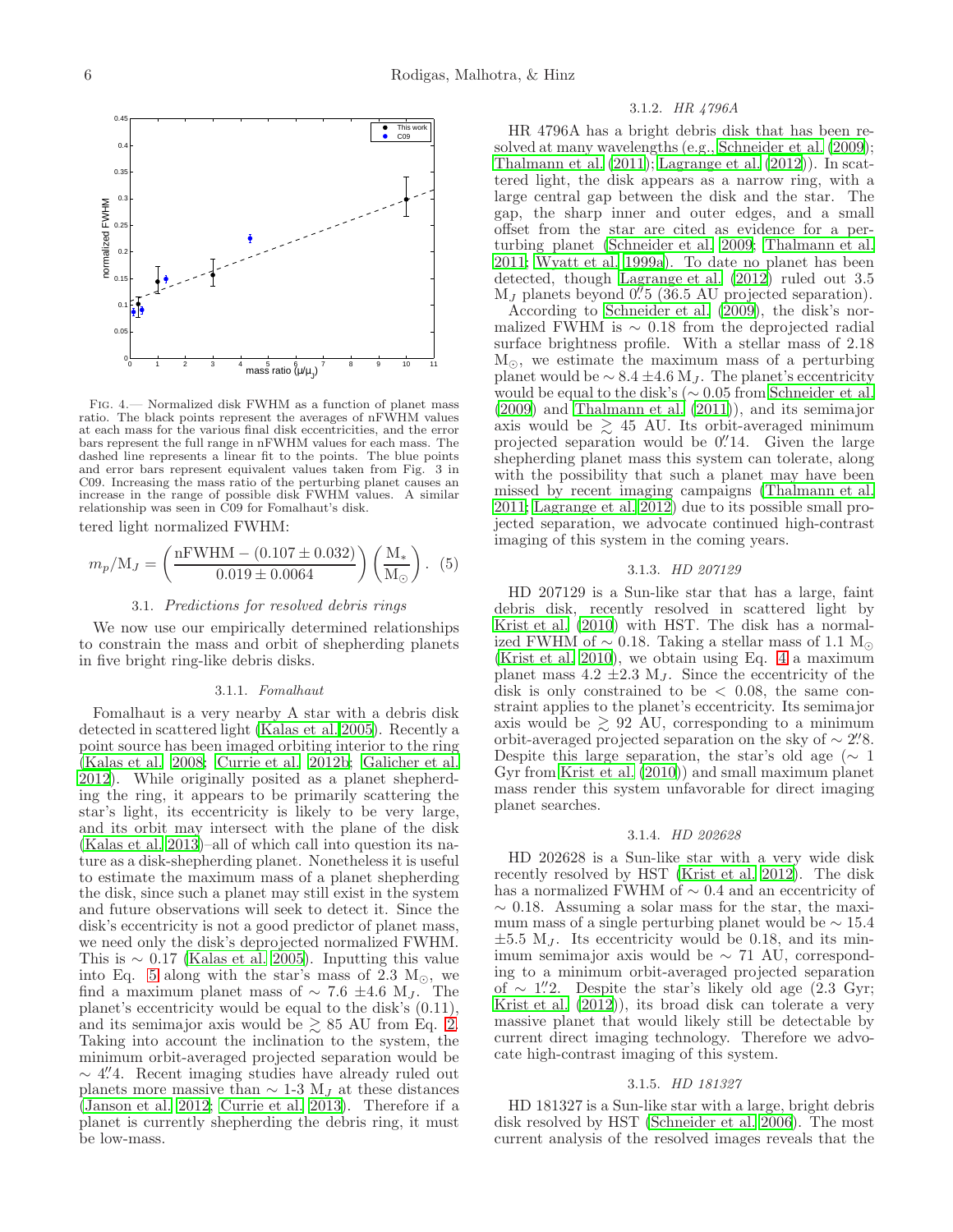TABLE 3 PREDICTED MASSES AND ORBITS

<span id="page-6-1"></span>

| Star      | $m_p/M_I$        | $a_n/AU$ | proj. sep. $('')$ | $e_n$            |
|-----------|------------------|----------|-------------------|------------------|
| Fomalhaut | $< 7.6 \pm 4.6$  | > 85     | > 4.4             | 0.11             |
| HR 4796A  | $< 8.4 \pm 4.6$  | >45      | > 0.14            | 0.05             |
| HD 207129 | $< 4.2 \pm 2.3$  | > 92     | > 2.8             | ${}_{< 0.08}$    |
| HD 202628 | $< 15.4 \pm 5.5$ | > 71     | >1.2              | 0.18             |
| HD 181327 | $< 15.2 \pm 5.6$ | >35      | > 0.55            | $\left( \right)$ |
|           |                  |          |                   |                  |

<sup>∗</sup>Orbit-averaged

disk has a normalized FWHM of 0.32 [\(Lebreton et al.](#page-9-30) [2012\)](#page-9-30) and an eccentricity consistent with zero (C. Stark, private communication). For a stellar mass of 1.36  $M_{\odot}$ [\(Lebreton et al. 2012\)](#page-9-30), the shepherding planet's maximum mass would be  $\sim 15.2 \pm 5.6$  M<sub>J</sub>. Its eccentricity would be ∼ 0 and its minimum semimajor axis would be  $\sim$  35 AU, corresponding to a minimum orbit-averaged projected separation of  $\sim$  0''55. [Wahhaj et al. \(2013\)](#page-9-31) imaged this star as part of the Gemini NICI Planet-Finding Campaign and ruled out planets more massive than  $\sim 6$  $M_J$  beyond 0.'36, effectively ruling out a high-mass perturbing planet. Therefore if this system contains a solitary shepherding planet, it must be low-mass.

See Table [3](#page-6-1) for a summary of the predicted masses and orbits for planets in each system.

## 3.2. Parent body disk widths

The predictions for planet mass and orbit in this study make use of the dynamical effects on dust grains. Are there any dynamical signatures on the parent bodies that produce the dust? Fig. [5](#page-6-2) shows the final normalized parent body disk width as a function of planet mass ratio. Clearly there is more scatter such that degeneracies in mass exist for widths  $\lesssim 10\%$ . However, we can still determine that parent body disks with widths  $\lesssim 10\%$  cannot contain planets with mass ratios  $\gtrsim 10 \mu/\mu_J$ . While not as strong a constraint as can be made with scattered light images of a disk's dust, this is still useful in ruling out very massive planets in narrow parent body disks.

## 4. DISCUSSION: OBSERVER'S PROCEDURE

<span id="page-6-0"></span>Observers can use the results of this study in three ways. (i) For debris disks that have been resolved in scattered light but in which no planets have been detected, they can estimate the maximum mass, minimum semimajor axis, and eccentricity of a putative solitary shepherding planet. These can be calculated using the following procedure:

- 1. Calculate the eccentricity of the debris disk,  $e_{disk,f}$ , from the deprojected scattered light image. The planet's eccentricity can be assigned this value.
- 2. Construct the azimuthally-averaged radial profile of the disk's deprojected scattered light, multiply the profile by the distance from the star squared to account for the geometric dilution of star light, and normalize the profile by the peak value.
- 3. Calculate the semimajor axis of the peak in the deprojected azimuthally-averaged radial profile, and the two locations equal to half the peak  $(a_{peak},$  $a_{1/2}^{in}$ ,  $a_{1/2}^{out}$ ). Use Eq. [1](#page-1-2) to calculate the disk's normalized FWHM.



<span id="page-6-2"></span>Fig. 5.— Normalized parent body disk FWHM as a function of planet mass ratio. The black points represent the averages of the values at each mass for the various disk eccentricities, and the error bars represent the full range in nFWHM values for each mass. While a linear trend is evident, there is much more scatter than in the plot relating the dust disk FWHM to the planet mass ratio (Fig. [4\)](#page-5-0), making the predictive power less precise. However, we can infer that parent body disk widths  $< 10\%$  cannot contain a planet with mass ratio  $\gtrsim 10 \ \mu/\mu_J$ .

- 4. Insert the disk's normalized FWHM into Eq. [5](#page-5-1) to solve for the maximum mass of the perturbing planet.
- 5. Assume  $a_{1/2}^{in} = a_{inner}$  and insert this value, along with the calculated maximum mass of the planet, into Eq. [2](#page-2-2) to solve for the planet's minimum semimajor axis.

This procedure (and for example, Fig. [1b\)](#page-3-1) requires that debris rings be detected at high S/N in scattered light. This should be feasible in the coming years since HST/STIS is capable of detecting bright ring-like disks at very high S/N (G. Schneider, private communication; C. Stark, private communication). Additionally, ground-based telescopes with adaptive optics (AO) systems are now detecting disks in scattered light at high S/N [\(Esposito et al. 2013;](#page-9-32) [Thalmann et al.](#page-9-25) [2011;](#page-9-25) [Lagrange et al. 2012;](#page-9-26) [Thalmann et al. 2013](#page-9-33); [Currie et al. 2012c](#page-9-34); [Boccaletti et al. 2012;](#page-9-35) [Rodigas et al.](#page-9-36) [2012;](#page-9-36) [Buenzli et al. 2010\)](#page-9-37). The visible light camera, VisAO [\(Kopon et al. 2010](#page-9-38)), on the Magellan AO system (MagAO; [Close et al. \(2010\)](#page-9-39)) may be capable of producing the highest resolution images yet on known bright disks (Rodigas et al. 2014, in prep.), allowing for more precise measurements of scattered light disk widths.

(ii) While no such system exists yet, for resolved debris disks that also contain a directly imaged planet, observers can use the above procedure to place an atmospheric model-independent limit on the planet's mass, semimajor axis, and eccentricity. This is especially useful because the masses of directly imaged planets depend heavily on atmospheric models (e.g., [Baraffe et al.](#page-9-40)  $(2003)$ ; Burrows et al.  $(2003)$ , which themselves also depend on the (usually uncertain) age of the host star and on the initial conditions of the planet's formation (ie, "hot-start" vs. "cold start"; [Spiegel & Burrows \(2012\)](#page-9-42)).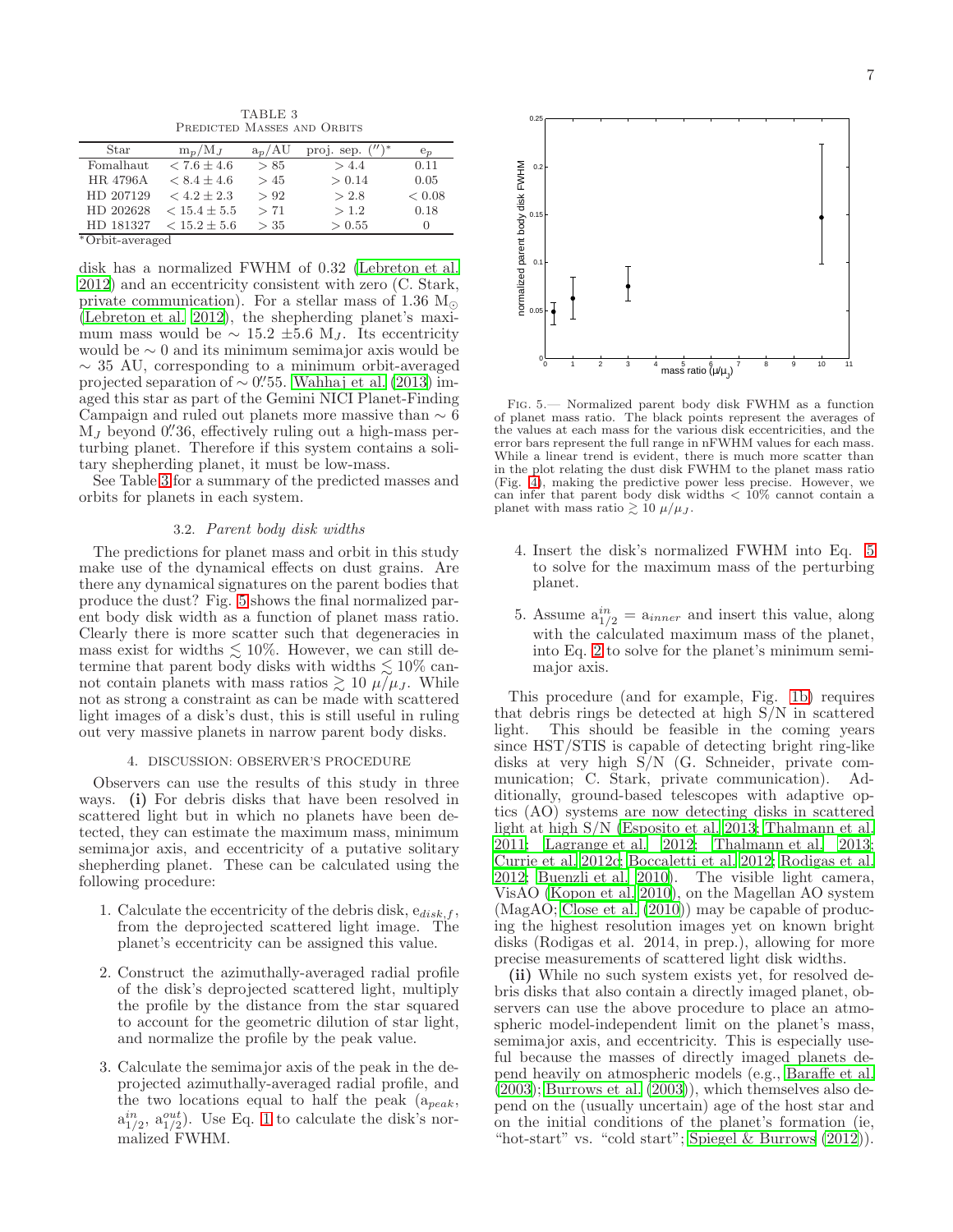(iii) For debris disks with information only available for the parent bodies, rather than the dust, observers can use Fig. [5](#page-6-2) to constrain the maximum disk-shepherding planet mass. For example, models of an unresolved disk detected by its infrared excess can sometimes estimate the location and width of the parent body disk. This information can be compared with our results to constrain a putative shepherding planet's mass. Additionally the Atacama Large Millimeter Array (ALMA) is now making it possible to directly image the tracers of parent bodies in debris disks (e.g., [Boley et al. \(2012\)](#page-9-12)), which can provide model-independent measurements of parent body disk widths for comparison with our results.

### 5. SUMMARY

Using N-body simulations consisting of a star, a planet, and a disk of parent bodies and dust grains, we have shown that the width of a debris disk in scattered light is proportional to shepherding planet mass. This relationship can be used to estimate the maximum planet mass in a debris disk of a given width, as well as the planet's eccentricity and minimum semimajor axis.

Using the procedure outlined above, we have estimated the masses and orbits of putative shepherding planets in five bright debris rings. For Fomalhaut, deep imaging has already yielded mass limits below the maximum masses we report here. For HR 4796A, our results indicate a massive planet might reside close to the star, evading previous imaging detection efforts. For HD 207129, despite the favorable separation between the star and putative planet, the low maximum planet mass and old age make this system unfavorable for direct imaging. HD 202628 can contain a very high-mass planet at a favorable projected separation, making it attractive for direct imaging planet searches. While HD 181327 can also potentially host a high-mass perturber, [Wahhaj et al. \(2013\)](#page-9-31) have already ruled out such planets, implying that if the disk is being shepherded by a planet, the planet must be lowmass.

In general, observers searching for planets should prioritize systems that contain wide debris disks, as these can tolerate more massive interior perturbers. Once a planet is directly detected orbiting interior to its disk, its mass can be estimated independent of atmospheric models, providing a check on this fundamental physical property.

We thank the anonymous referee for very helpful comments which greatly improved this paper. We thank Eugene Chiang for helpful discussions, and for sharing data from [Chiang et al. \(2009\)](#page-9-7). We thank Andy Skemer, John Debes, and Chris Stark for helpful discussions. T.J.R. was supported by the NASA Earth and Space Science Fellowship (NESSF).

### APPENDIX

## ASSUMPTIONS, FORCES, AND TIMESCALES

#### Parent bodies

We make several simplifying assumptions regarding the parent bodies to facilitate the many simulations we carry out. First, we assume that all particles have zero mass (as in C09). Doing so allows us to treat each parent body as a test particle interacting purely gravitationally with a massive planet and central star (ie, the restricted 3-body problem), which is much less computationally strenuous.

The assumption that the parent bodies have zero mass is of course not realistic. The masses of debris disks are not well constrained, but a few model-dependent measurements of the mass of Fomalhaut's debris disk estimate a total mass of ~ 1-110  $\rm M_{\oplus}$  (C09; [Boley et al. \(2012](#page-9-12)); [Acke et al. \(2012\)](#page-9-43)), where  $\rm M_{\oplus}$  is the mass of Earth. If we conservatively assume that our simulated parent body disks have masses at the upper end of this range, what happens to the planet? [Bromley & Kenyon \(2011](#page-9-18)) showed that for a single planet orbiting interior to a non-zero mass parent body disk, the planet will migrate away from the disk as long as the separation is  $\geq 3.5$  Hill radii. At such large separations, the migration rates are slow [\(Bromley & Kenyon 2011\)](#page-9-18). Using their analytic equations, after 10,000 orbits a 1  $M_J$ planet will have migrated away from a 100 M<sup>⊕</sup> parent body disk of 10% width by only ∼ a few percent of its original semimajor axis. More massive planets will migrate even less [\(Bromley &](#page-9-18) Kenyon [2011\)](#page-9-18). Furthermore these results assume a constant migration rate over time, which is unlikely. Therefore neglecting migration and assuming zero mass for the parent bodies is reasonable for our purposes.

Second, we assume (as in C09) that over the course of the numerical integrations, the parent bodies are not destroyed by collisions, and their orbits are unaffected by collisions with smaller bodies. The collisional lifetime of a particle in a debris disk, or time before a particle is catastrophically destroyed via collision with a similarly-sized particle, can be written as

<span id="page-7-1"></span>
$$
t_{collision} = \frac{t_{per}}{\pi \tau_{\perp} f}, \tag{A1}
$$

where  $t_{per}$  is the orbital period of the particle in the disk,  $\tau_{\perp}$  is the disk's vertical optical depth, and f is a factor that depends on the particle size [\(Wyatt et al. 1999b\)](#page-9-44). For a typical dust grain,  $f \sim 4$  and its collisional lifetime in a Fomalhaut-like debris disk is only  $\sim 10^5$  years (see the following subsection). From [Wyatt et al. \(1999b](#page-9-44)), the collisional lifetime of a parent body at the top of the collisional cascade can be written as

<span id="page-7-0"></span>
$$
t_{collision, pb} \approx t_{collision} \left(\frac{D_{pb}}{D_{dust}}\right)^{1/2},\tag{A2}
$$

where  $D_{pb}$  and  $D_{dust}$  are the diameters of the parent bodies and dust grains, respectively, and a [Dohnanyi \(1969\)](#page-9-19) size distribution has been assumed. For a Fomalhaut-like debris disk, a typical dust grain size is  $\sim 10 \mu m$  (C09). Using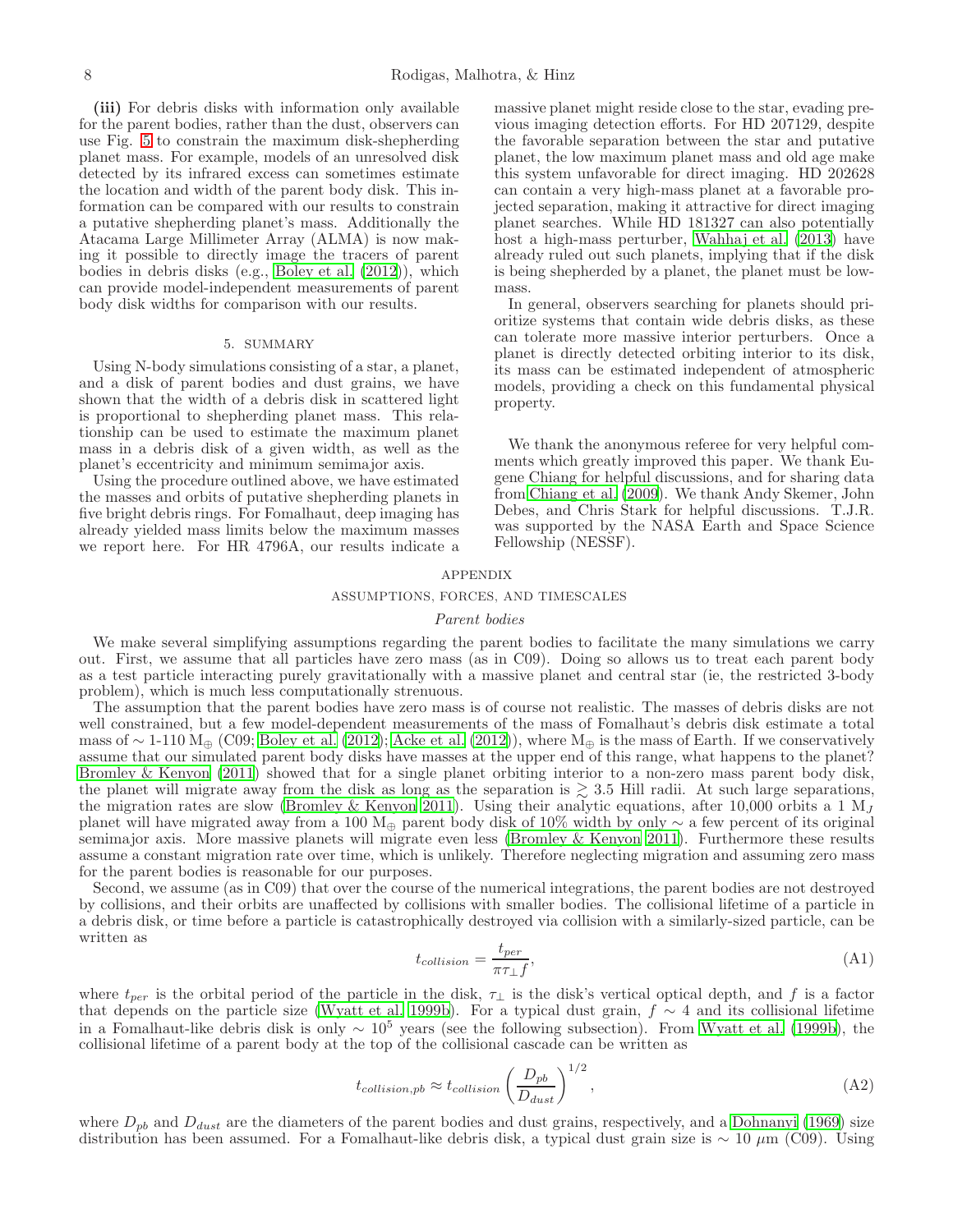the above dust grain collisional lifetime, Eq. [A2](#page-7-0) shows that the collisional lifetime of parent bodies as small as just 10-100 m is ∼ 100-300 Myr, or ∼ the age of Fomalhaut. Such small parent body sizes are rather conservative based on models of extrasolar debris disks (C09, [Wyatt et al. \(1999b\)](#page-9-44)), as well as estimates of primordial parent body sizes in the solar system's asteroid and Kuiper belts [\(Morbidelli et al. 2009;](#page-9-45) [Schlichting et al. 2013\)](#page-9-46), which typically prefer sizes of ∼ 1 km or larger. Therefore it is reasonable to assume that the parent bodies in our study are effectively "indestructible" on a timescale comparable to the collisional lifetime of the dust grains, but still produce dust via collisions with smaller particles.

### Dust grains

Because our study concerns debris disks (where little or no gas is present), the forces acting on dust grains are primarily: gravity from the host star, gravity from the perturbing planet, radiation pressure from the host star, and PR drag. In addition, the lifetimes of dust grains are limited by grain-grain collisions, for these lead to catastrophic fragmentation. For a geometrically absorbing dust grain of bulk density  $\rho$  and radius s, the ratio,  $\beta$ , of the radial force of stellar radiation pressure to the force of stellar gravity is,

$$
\beta = \frac{3L_*}{16\pi GM_* c\rho s},\tag{A3}
$$

where  $L_*$  and  $M_*$  are the stellar luminosity and mass, respectively, G is the universal constant of gravitation, and c is the speed of light. In response to radiation pressure, dust grains generated by parent bodies moving on circular orbits acquire larger, more eccentric orbits, with semimajor axis and eccentricity given by

<span id="page-8-2"></span>
$$
a = a_{pb}(1 - \beta)/(1 - 2\beta), \qquad e = \beta/(1 - \beta). \tag{A4}
$$

Only the particles with  $\beta$  < 0.5 remain bound to the star; in other words, bound particles are larger than the "blow out" size (C09),

$$
s_b = \frac{3L_*}{8\pi GM_* c\rho s} = 1.16 \left(\frac{\rho}{1 \text{ g cm}^{-3}}\right)^{-1} \left(\frac{L_*}{L_{\odot}}\right) \left(\frac{M_*}{M_{\odot}}\right)^{-1} \mu \text{m}.
$$
 (A5)

Smaller particles,  $s < s<sub>b</sub>$ , acquire hyperbolic orbits upon release from the parent bodies, and their residence time in the debris disk is

$$
t_{unbound} \approx \frac{w}{\Omega(a_{pb})} = 16(\frac{w}{0.1})(\frac{a_{pb}}{100 \text{ AU}})^{3/2}(\frac{M_*}{M_{\odot}})^{-1/2}\text{yr},\tag{A6}
$$

where  $\Omega(a) = \sqrt{GM_*/a^3}$  is the local Keplerian frequency and w is the normalized width of the disk. (For parent bodies on moderately eccentric orbits, the orbit of the dust grain depends on the longitude at which it is released, and so does the minimum blow out size, but the latter is still close to  $s<sub>b</sub>$  given above.) From [Wyatt & Whipple \(1950](#page-9-13)), for the bound dust grains, PR drag causes orbits to circularize on a timescale

<span id="page-8-1"></span>
$$
t_{PR} = \left| \frac{\dot{e}}{e} \right|^{-1} = \frac{32\pi\rho sc^2 a^2 \sqrt{1 - e^2}}{15L_*} \n\approx 7 \times 10^6 \frac{(1 - \beta)}{\beta (1 - 2\beta)^{3/2}} \left( \frac{M_*}{M_\odot} \right)^{-1} \left( \frac{a_{pb}}{100 \text{ AU}} \right)^2 \text{ yr};
$$
\n(A7)

the orbit decay timescale is  $|a/a|^{-1} \approx 2(1-2\beta)t_{PR}$  for  $\beta \lesssim 0.5$ .

Eq. [A1,](#page-7-1) the characteristic lifetime for destruction of grains by grain-grain collisions in the bound population, can be rewritten as,

<span id="page-8-0"></span>
$$
t_{collision} \sim \left(\frac{\tau_R \Omega(a)}{w}\right)^{-1} \sim 5 \times 10^4 \left(\frac{10^{-3}}{\tau_R}\right) \left(\frac{w}{0.1}\right)^{1/2} \left(\frac{a_{pb}}{100 \text{ AU}}\right)^{3/2} \left(\frac{M_*}{M_\odot}\right)^{-1/2} \text{ yr},\tag{A8}
$$

where  $\tau_R$  is the radial optical depth, and  $\tau_R/\sqrt{w}$  accounts for the effective optical depth for the path length  $a_{pb}\sqrt{w}$ traversed by a dust grain on an elliptical orbit of eccentricity near unity. In Eqs. [A7](#page-8-1) and [A8](#page-8-0) we have also used the relation between the dust grain's orbital parameters and those of the parent bodies (Eq. [A4\)](#page-8-2).

Comparing these three timescales for dust grains, we see that for typical debris disks imaged in scattered light (ie, those with large optical depths),  $t_{PR} \gg t_{collision} \gg t_{unbound}$  (as in C09, [Wyatt \(2005\)](#page-9-47)). This means that particles below the blowout size do not contribute to the brightness of a debris disk. Therefore we only simulate bound particles. Additionally, we can see that on timescales on the order of the dust grain lifetimes,  $\sim t_{collision}$ , the bound dust grains' orbits do not change significantly from their initial orbits upon "release". This justifies our neglect of PR drag in the simulations.

#### LIMITATIONS OF THIS STUDY

Here we describe several limitations of our study that we have not addressed elsewhere. We sought dynamical stability of all parent bodies for only  $10<sup>3</sup>$  orbits so that the wall clock time for a given simulation would be short.